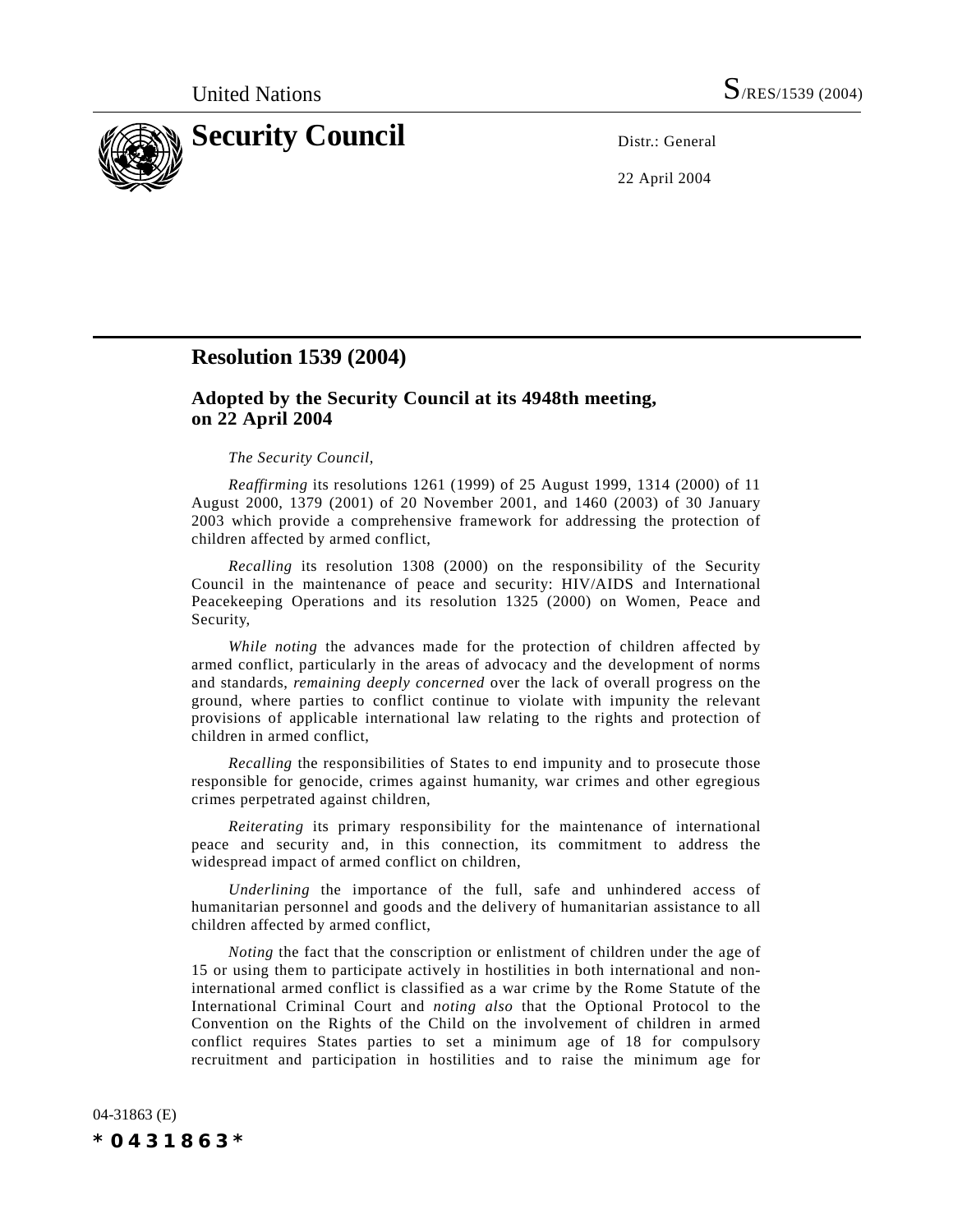voluntary recruitment from that set out in article 38, paragraph 3, of the Convention on the Rights of the Child and to take all feasible measures to ensure that members of their armed forces who have not attained the age of 18 years do not take a direct part in hostilities,

*Stressing* its determination to ensure respect for its resolutions and other international norms and standards for the protection of children affected by armed conflict,

*Having considered* the report of the Secretary-General of 10 November 2003 pursuant to paragraph 16 of its resolution 1460 (2003) and stressing that the present resolution does not seek to make any legal determination as to whether situations which will be referred in the Secretary-General's report are or are not armed conflicts within the context of the Geneva Conventions and the Additional Protocols thereto, nor does it prejudge the legal status of the non-State parties involved in these situations,

1. *Strongly condemns* the recruitment and use of child soldiers by parties to armed conflict in violation of international obligations applicable to them, killing and maiming of children, rape and other sexual violence mostly committed against girls, abduction and forced displacement, denial of humanitarian access to children, attacks against schools and hospitals as well as trafficking, forced labour and all forms of slavery and all other violations and abuses committed against children affected by armed conflict;

2. *Requests* the Secretary-General, taking into account the proposals contained in his report as well as any other relevant elements, to devise urgently and preferably within three months, an action plan for a systematic and comprehensive monitoring and reporting mechanism, which utilizes expertise from the United Nations system and the contributions of national Governments, regional organizations, non-governmental organizations in their advisory capacity and various civil society actors, in order to provide timely, objective, accurate and reliable information on the recruitment and use of child soldiers in violation of applicable international law and on other violations and abuses committed against children affected by armed conflict, for consideration in taking appropriate action;

3. *Expresses* its intention to take appropriate measures, in particular while considering subregional and cross-border activities, to curb linkages between illicit trade in natural and other resources, illicit trafficking in small arms and light weapons, cross-border abduction and recruitment, and armed conflict, which can prolong armed conflict and intensify its impact on children, and consequently *requests* the Secretary-General to propose effective measures to control this illicit trade and trafficking;

4. *Calls upon* all parties concerned to abide by the international obligations applicable to them relating to the protection of children affected by armed conflict, as well as the concrete commitments they have made to the Special Representative of the Secretary-General for Children and Armed Conflict, to UNICEF and other United Nations agencies, and to cooperate fully with the United Nations peacekeeping missions and United Nations country teams, where appropriate in the context of the cooperation framework between the United Nations and the concerned government, in the follow-up and implementation of these commitments;

5. *Takes note* with deep concern of the continued recruitment and use of children by parties mentioned in the Secretary-General's report in situations of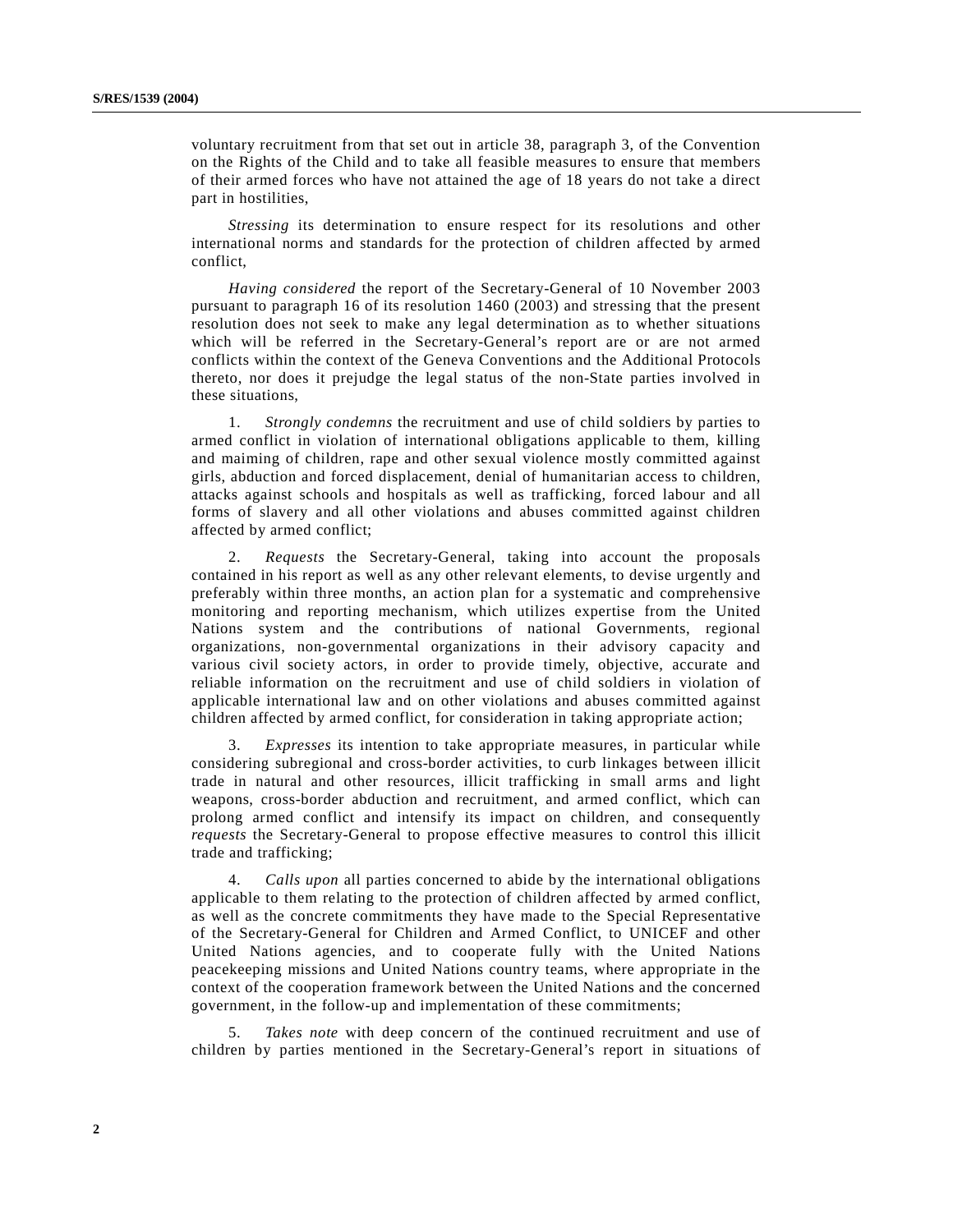armed conflict which are on its agenda, in violation of applicable international law relating to the rights and protection of children and, in this regard:

(a) *Calls upon* these parties to prepare within three months concrete timebound action plans to halt recruitment and use of children in violation of the international obligations applicable to them, in close collaboration with United Nations peacekeeping missions and United Nations country teams, consistent with their respective mandates;

(b) *Requests* the Secretary-General, in order to promote an effective and coordinated follow-up to this resolution, to ensure that compliance by these parties is reviewed regularly, within existing resources, through a process involving all stakeholders at the country level, including government representatives, and coordinated by a focal point to be designated by the Secretary-General and in charge of engaging parties in dialogue leading to time-bound action plans, so as to report to the Secretary-General through his Special Representative by 31 July 2004, bearing in mind lessons learned from past dialogues as contained in paragraph 77 of the Secretary-General's report;

(c) *Expresses* its intention to consider imposing targeted and graduated measures, through country-specific resolutions, such as, inter alia, a ban on the export or supply of small arms and light weapons and of other military equipment and on military assistance, against these parties if they refuse to enter into dialogue, fail to develop an action plan or fail to meet the commitments included in their action plan, bearing in mind the Secretary-General's report;

6. *Also takes note* with deep concern of the continued recruitment and use of children by parties in other situations of armed conflict mentioned in the Secretary-General's report, in violation of applicable international law relating to the rights and protection of children, *calls on* these parties to halt immediately their recruitment or use of children and *expresses*, on the basis of timely, objective, accurate and reliable information received from relevant stakeholders, its intention to consider taking appropriate steps to further address this issue, in accordance with the Charter of the United Nations, its resolutions 1379 (2001) and 1460 (2003) and the present resolution;

7. *Decides* to continue the inclusion of specific provisions for the protection of children in the mandates of United Nations peacekeeping operations, including, on a case-by-case basis, the deployment of child protection advisers (CPAs), and requests the Secretary-General to ensure that the need for, and the number and roles of CPAs are systematically assessed during the preparation of each United Nations peacekeeping operation;

8. *Reiterates* its requests to all parties concerned, including United Nations agencies, funds and programmes as well as financial institutions, to continue to ensure that all children associated with armed forces and groups, as well as issues related to children, are systematically included in every disarmament, demobilization and reintegration process, taking into account the specific needs and capacities of girls, with a particular emphasis on education, including the monitoring, through, inter alia, schools, of children demobilized in order to prevent re-recruitment and bearing in mind the assessment of best practices, including those contained in paragraph 65 of the report of the Secretary-General;

9. *Calls upon* States and the United Nations system to recognize the important role of education in conflict areas in halting and preventing recruitment and re-recruitment of children contrary to the obligations of parties to conflict;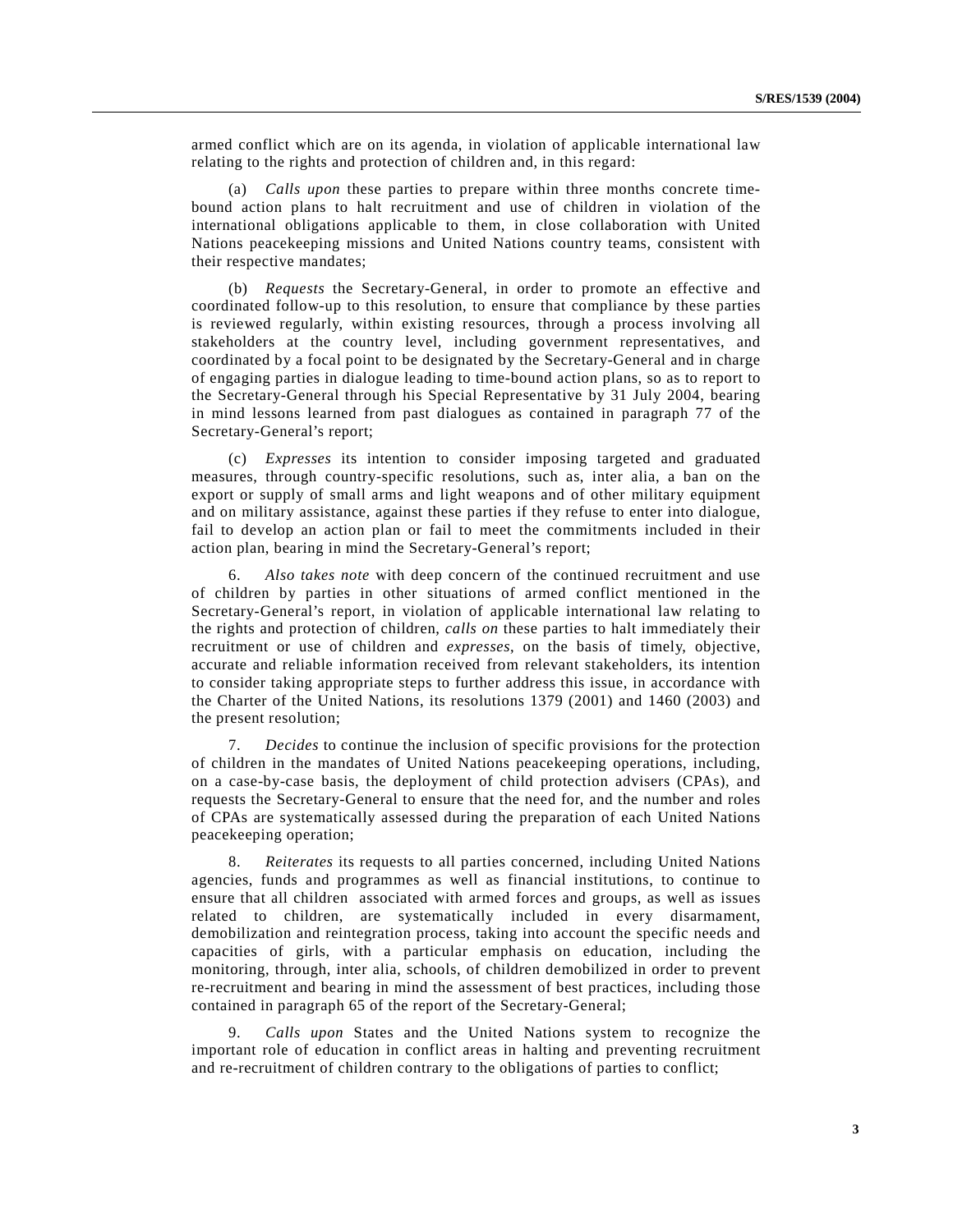10. *Notes* with concern all the cases of sexual exploitation and abuse of women and children, especially girls, in humanitarian crisis, including those cases involving humanitarian workers and peacekeepers, *requests* contributing countries to incorporate the Six Core Principles of the Inter-Agency Standing Committee on Emergencies into pertinent codes of conduct for peacekeeping personnel and to develop appropriate disciplinary and accountability mechanisms and *welcomes* the promulgation of the Secretary-General's bulletin on special measures for protection from sexual exploitation and sexual abuse;

11. *Requests* the agencies, funds and programmes of the United Nations, with support from contributing countries, to implement HIV/AIDS education and offer HIV testing and counselling services for all United Nations peacekeepers, police and humanitarian personnel;

12. *Welcomes* recent initiatives by regional and subregional organizations and arrangements for the protection of children affected by armed conflict and, in this regard, *notes* the adoption by ECOWAS of a peer review framework on the protection of children and the adoption of "Guidelines on Children and Armed Conflict" by the European Union and encourages such organizations and arrangements, in cooperation with the United Nations, to pursue their efforts, through, inter alia:

(a) Mainstreaming the protection of children affected by armed conflict into their advocacy, policies and programmes, paying special attention to girls;

(b) Developing peer review and monitoring and reporting mechanisms;

(c) Establishing, within their secretariats, child protection mechanisms;

(d) Including child protection staff and training in their peace and field operations;

(e) Undertaking sub- and interregional initiatives to end activities harmful to children in times of conflict, in particular, cross-border recruitment and abduction of children, illicit movement of small arms, and illicit trade in natural resources;

13. *Encourages* support for the development and strengthening of capacities of national and regional institutions and local and regional civil society networks to ensure the sustainability of local initiatives for advocacy, protection and rehabilitation of children affected by armed conflict;

14. *Reiterates its request* to the Secretary-General to ensure that in all his reports on country-specific situations, the protection of children is included as a specific aspect of the report and expresses its intention to give its full attention to the information provided therein when dealing with those situations on its agenda and in this regard stresses the primary responsibility of the United Nations peacekeeping missions and United Nations country teams, consistent within their respective mandates, to ensure effective follow-up to this and the other resolutions;

15. *Further requests* the Secretary-General to submit a report by 31 October 2004 on the implementation of this resolution and its resolutions 1379 (2001) and 1460 (2003) which would include, inter alia:

(a) Information on compliance and progress made by parties mentioned in his report in situations of armed conflict which are on the agenda of the Security Council, in accordance with paragraph 5, as well as by parties in other situations of armed conflict mentioned in his report, in accordance with paragraph 6, in ending the recruitment or use of children in armed conflict in violation of applicable